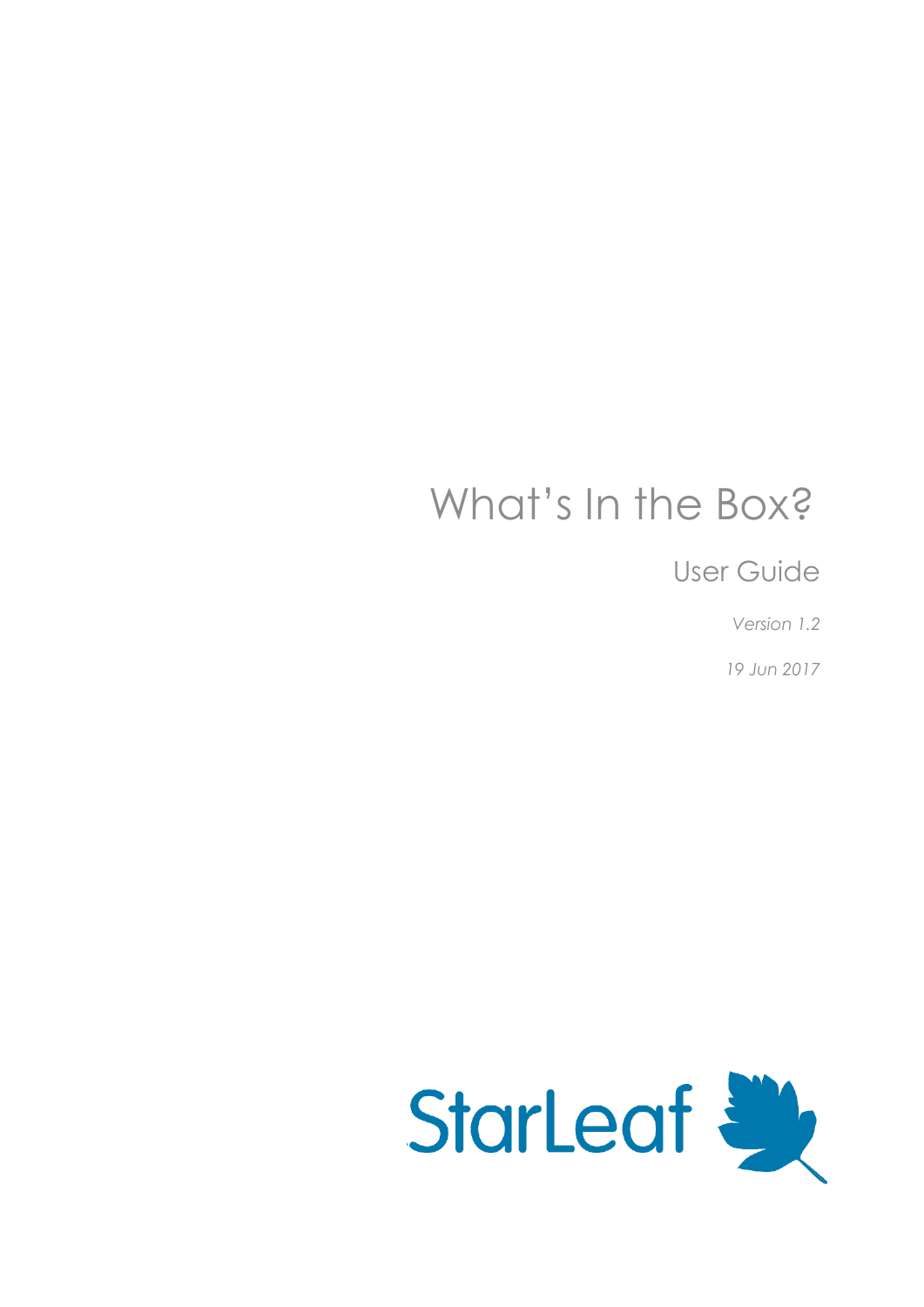

# Contents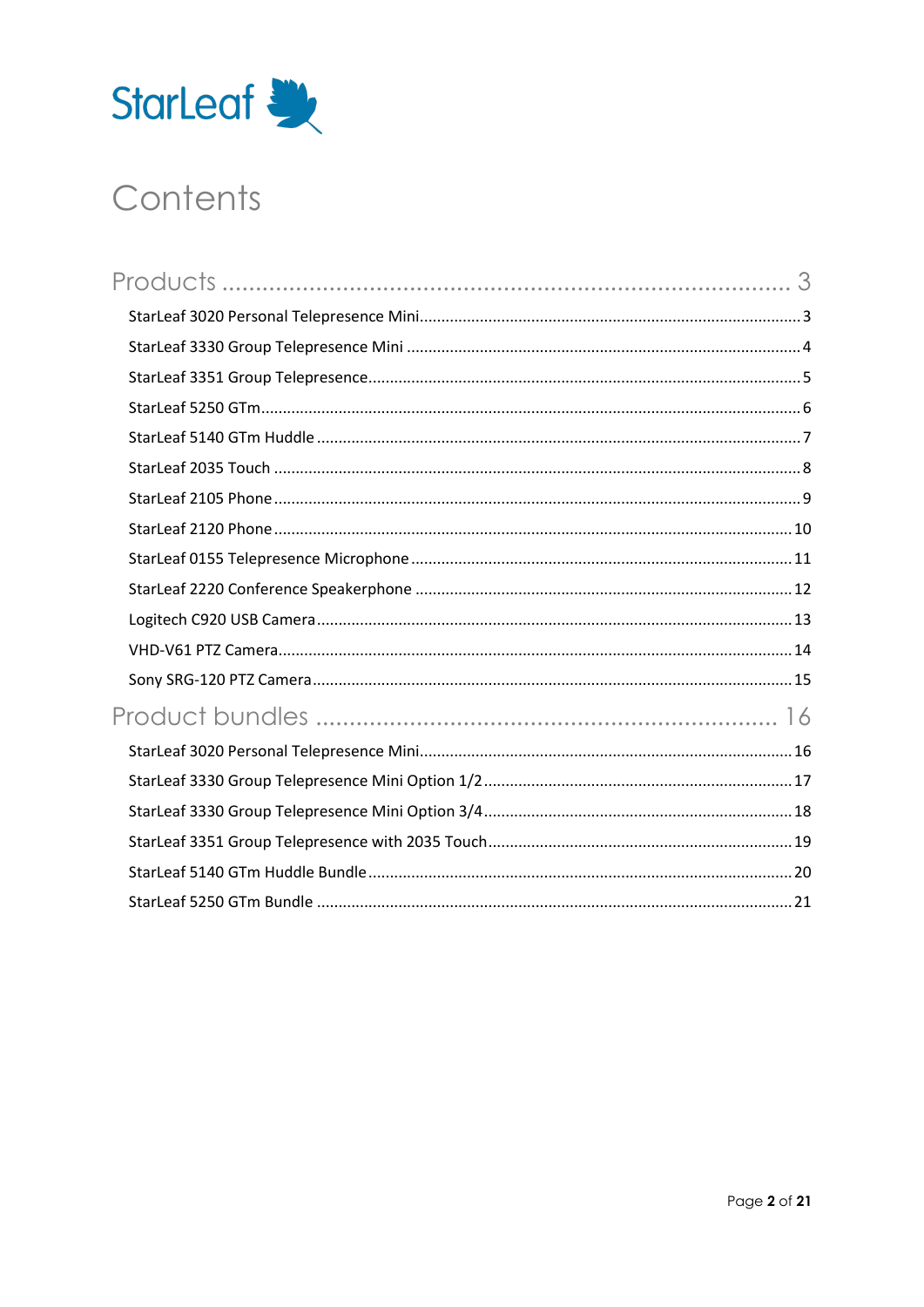

# <span id="page-2-0"></span>**Products**

### <span id="page-2-1"></span>StarLeaf 3020 Personal Telepresence Mini

| <b>Product description</b>                   | <b>Product number</b> |  |
|----------------------------------------------|-----------------------|--|
| 3020 PT Mini codec                           | 3020-1000             |  |
| <b>Cables</b>                                |                       |  |
| USB Cable A-B (1.8m / 5.9ft)                 | 510-00100             |  |
| Audio Cable (2m / 6.6ft)                     | 510-00130             |  |
| Video Cable - HDMI (1.8m / 5.9ft)<br>(Qty 2) | 510-00370             |  |
| <b>Video adapters</b>                        |                       |  |
| HDMI (F) to DVI-D (M) (Qty 2)                | 710-00050             |  |
| Power                                        |                       |  |
| Power supply                                 | 712-00030             |  |

| Harmonized tariff code                             | 85176200                                                 |
|----------------------------------------------------|----------------------------------------------------------|
| Description                                        | Video conferencing hardware                              |
| Country of origin                                  | <b>United Kingdom</b>                                    |
| Weight                                             | 1.8kg/4lb                                                |
| StarLeaf box dimensions<br>$(W \times D \times H)$ | 230mm x 100mm x 310mm<br>$9.1" \times 3.9" \times 12.2"$ |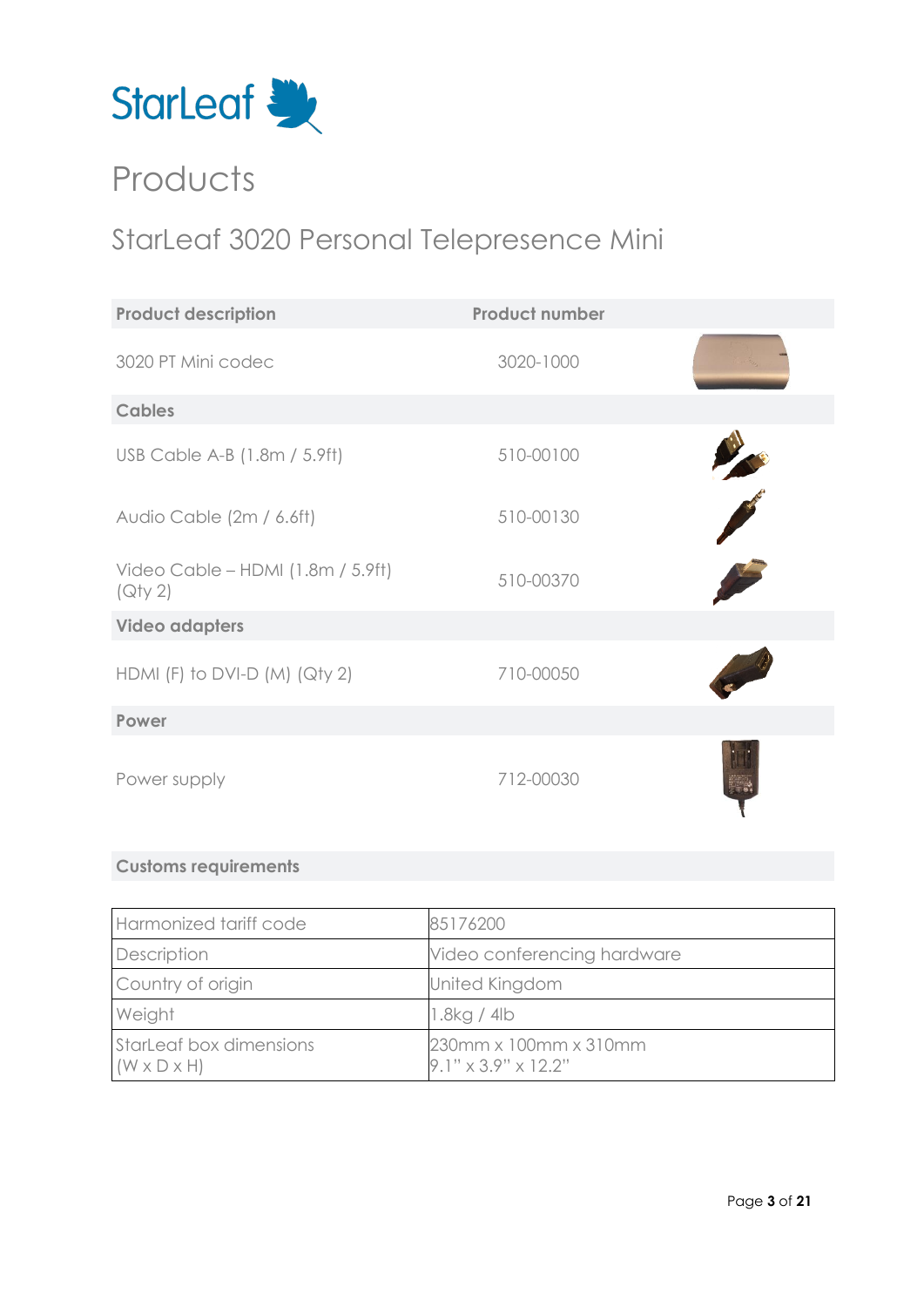

### <span id="page-3-0"></span>StarLeaf 3330 Group Telepresence Mini

| <b>Product description</b>                 | <b>Product number</b> |  |
|--------------------------------------------|-----------------------|--|
| 3330 GT Mini codec                         | 3330-1000             |  |
| <b>Cables</b>                              |                       |  |
| Video Cable - HDMI (3m / 9.8ft)<br>(Qty 2) | 510-00260             |  |
| Video Cable DVI (5m / 16.4ft)              | 510-00470             |  |
| Patch Cable (5m / 16.4ft)                  | 510-00330             |  |
| <b>Video adapters</b>                      |                       |  |
| $DVI-I$ (F) to HDMI (M)                    | 710-00020             |  |
| DVI-I (F) to VGA (M)                       | 710-00030             |  |
| $DVI-I$ (F) to $DVI-D$ (M)                 | 710-00040             |  |
| Power                                      |                       |  |
| Power supply                               | 712-00041             |  |
| Mains Lead                                 |                       |  |

| Harmonized tariff code  | 85176200                        |
|-------------------------|---------------------------------|
| Description             | Video conferencing hardware     |
| Country of origin       | United Kingdom                  |
| Weight                  | 3.5kg / 7.7lb                   |
| StarLeaf box dimensions | 590mm x 245mm x 130mm           |
| $(W \times D \times H)$ | $23.2" \times 9.6" \times 5.1"$ |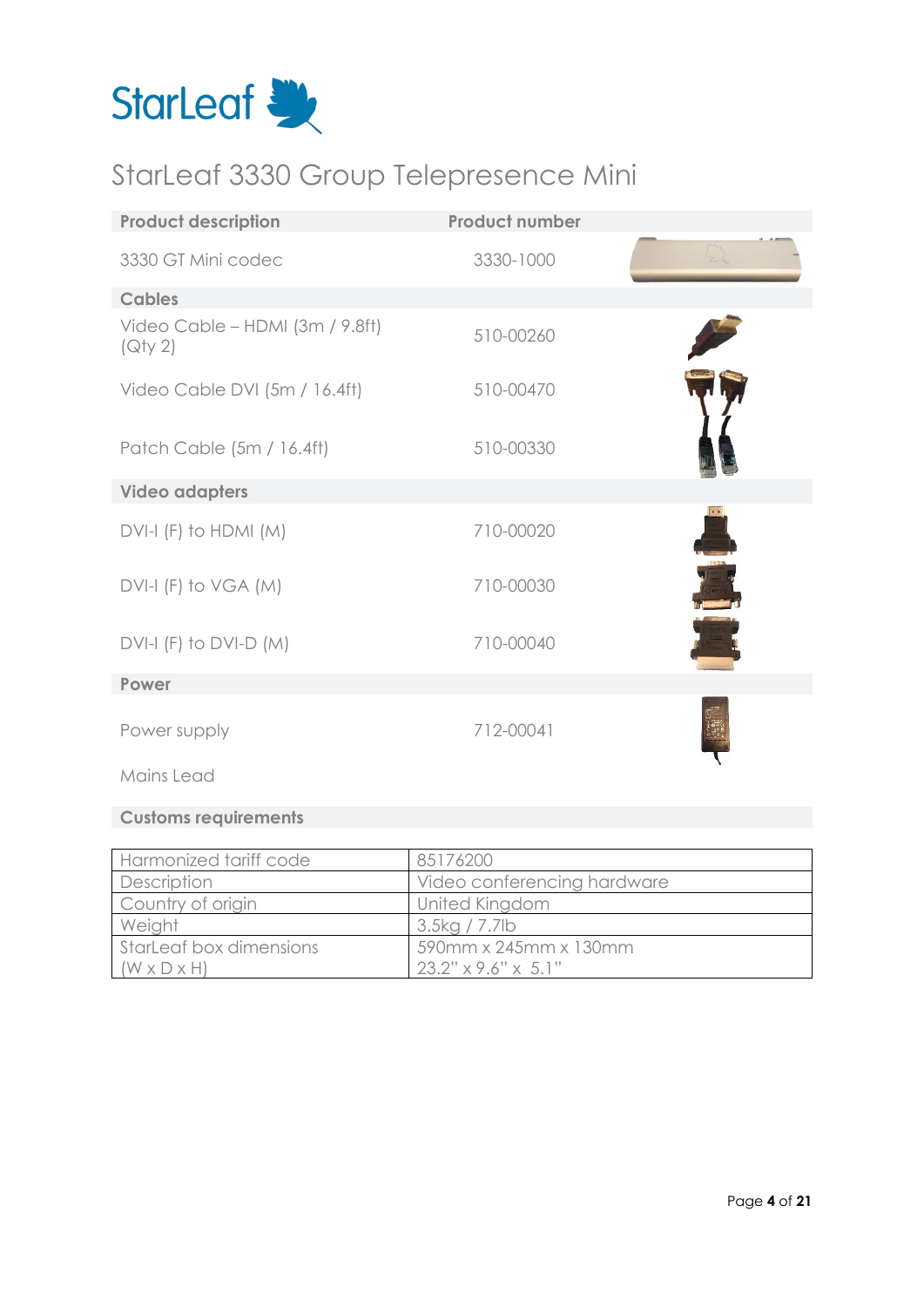

## <span id="page-4-0"></span>StarLeaf 3351 Group Telepresence

| <b>Product description</b>               | <b>Product number</b> |  |
|------------------------------------------|-----------------------|--|
| 3351 Group Telepresence codec            | 3351-1000             |  |
| <b>Cables</b>                            |                       |  |
| Video Cable HDMI (3m / 9.8ft)<br>(Qty 2) | 510-00260             |  |
| Video Cable DVI-I (5m / 16.4ft)          | 510-00600             |  |
| Patch Cable (5m / 16.4ft)                | 510-00330             |  |
| <b>Video adapters</b>                    |                       |  |
| $DVI-I$ (F) to HDMI (M)                  | 710-00020             |  |
| $DVI-I$ (F) to VGA (M)                   | 710-00030             |  |
| $DVI-I$ (F) to $DVI-D$ (M)               | 710-00040             |  |
| <b>Racking</b>                           |                       |  |
| Rack Mount Ears (Qty 2)                  | 320-00120             |  |
| Rack Mount Screws (Qty 6)                | 310-00260             |  |
| Power                                    |                       |  |
| Power supply                             | 712-00041             |  |

#### Mains Lead

| Harmonized tariff code  | 8517620090                          |
|-------------------------|-------------------------------------|
| Description             | Video conferencing hardware         |
| Country of origin       | United Kingdom                      |
| Weight                  | 7.7kg / 17lb                        |
| StarLeaf box dimensions | 580mm x 430mm x 175mm               |
| $(W \times D \times H)$ | $22.8'' \times 16.9'' \times 6.9''$ |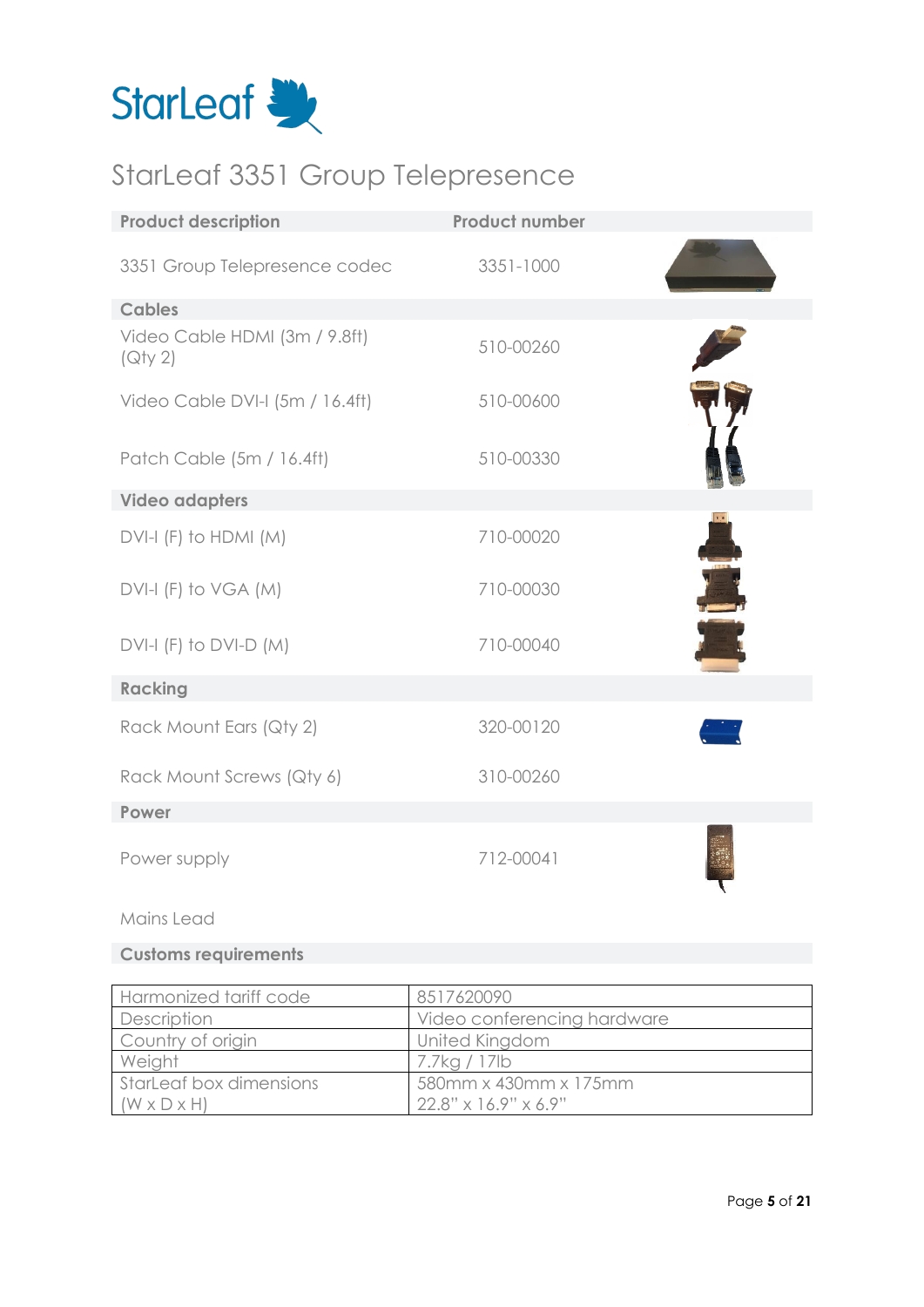

### <span id="page-5-0"></span>StarLeaf 5250 GTm

| <b>Product description</b>                 | <b>Product number</b> |  |
|--------------------------------------------|-----------------------|--|
| 5250 GTm Codec                             | 5220-1000             |  |
| <b>Cables</b>                              |                       |  |
| Video Cable DVI-I (5m / 16.4ft)            | 510-00600             |  |
| Patch Cable (5m / 16.4ft)                  | 510-00330             |  |
| Video Cable - HDMI (3m / 9.8ft)<br>(Qty 2) | 510-00260             |  |
| <b>Video adapters</b>                      |                       |  |
| $DVI-I$ (F) to HDMI (M)                    | 710-00020             |  |
| DVI-I (F) to VGA (M)                       | 710-00030             |  |
| $DVI-I$ (F) to $DVI-D$ (M)                 | 710-00040             |  |
| <b>Racking</b>                             |                       |  |
| Rack Mount Ears (Qty 2)                    | 320-00510             |  |
| Rack Mount Screws (Qty 4)                  | 310-00260             |  |
| Antenna (Qty 2)                            | 710-00150             |  |
| <b>Accessories</b>                         |                       |  |
| HDMI embedder                              | 555-00120             |  |
|                                            |                       |  |

| Harmonized tariff code  | 8517620090                            |
|-------------------------|---------------------------------------|
| Description             | Video conferencing hardware           |
| Country of origin       | United Kingdom                        |
| Weight                  | 7.1kg / 15.7lb                        |
| StarLeaf box dimensions | 510mm x 270mm x 180mm                 |
| $(W \times D \times H)$ | $20.1$ " $\times$ 10.6" $\times$ 7.1" |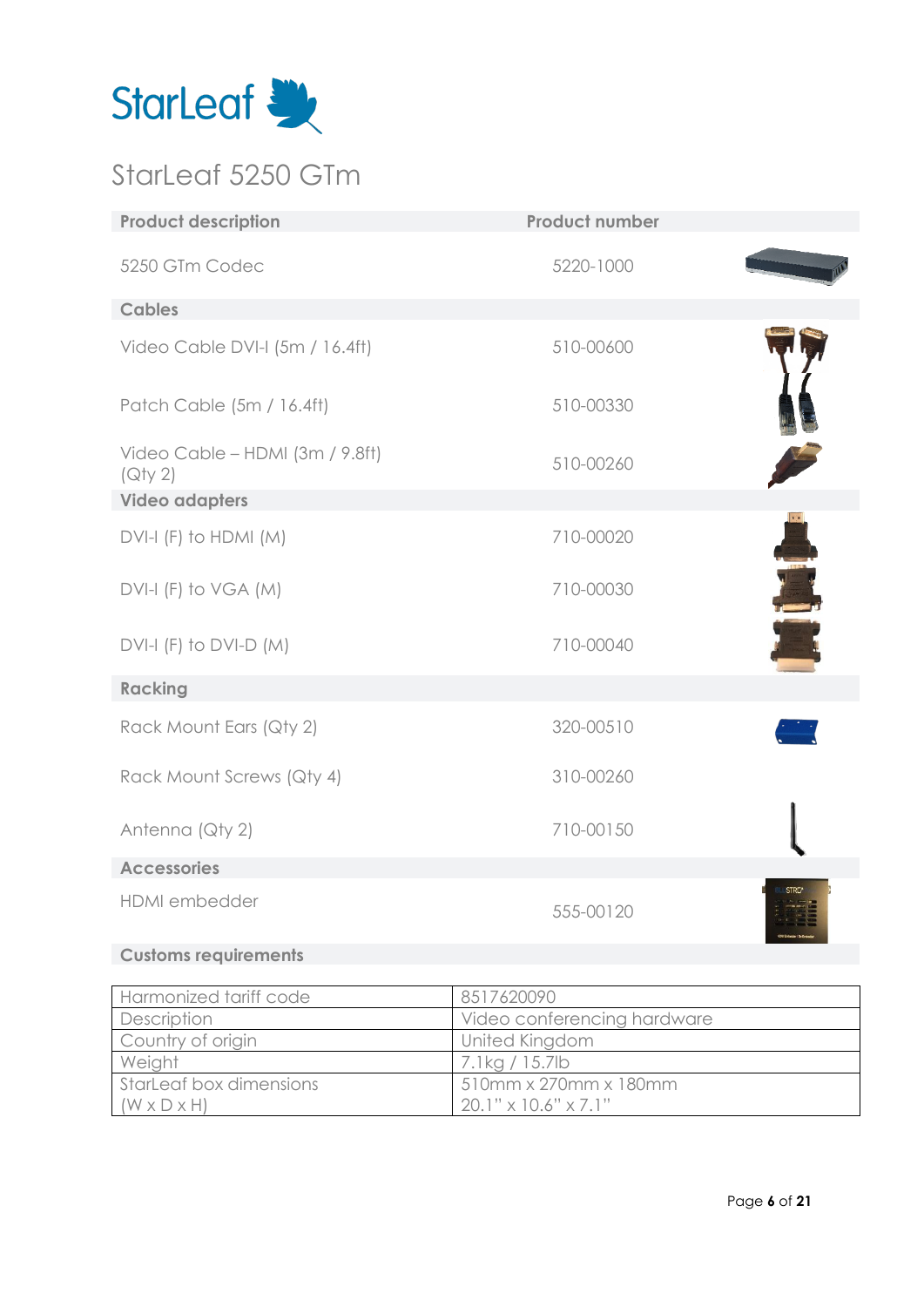

### <span id="page-6-0"></span>StarLeaf 5140 GTm Huddle

| <b>Product description</b>                                                 | <b>Product number</b> |  |
|----------------------------------------------------------------------------|-----------------------|--|
| 5140 GTm Codec                                                             | 5140-1000             |  |
| <b>Cables</b>                                                              |                       |  |
| Mini-DP to HDMI (Qty 2)                                                    | 525-00410             |  |
| Video Cable - HDMI (1.8m / 5.9ft)<br>$\left( \bigcirc \forall y 2 \right)$ | 510-00370             |  |
| Patch Cable (2m / 6.6ft)                                                   | 510-00080             |  |
| USB A to Mini B (2.5m / 8.2ft)                                             | 510-00480             |  |
| <b>USB HDMI Audio injector</b>                                             |                       |  |
| Mountain                                                                   |                       |  |
| Wall Mounting Base Plate                                                   |                       |  |
| <b>Wall Mounting Screws</b>                                                |                       |  |

### **Power**

Power Supply

| Harmonized tariff code  | 8517620090                     |
|-------------------------|--------------------------------|
| Description             | Video conferencing hardware    |
| Country of origin       | United Kingdom                 |
| Weight                  | 1.5kg / 3.3lb                  |
| StarLeaf box dimensions | $172$ mm x $163$ mm x $156$ mm |
| $(W \times D \times H)$ | $6.8" \times 6.4" \times 6.1"$ |

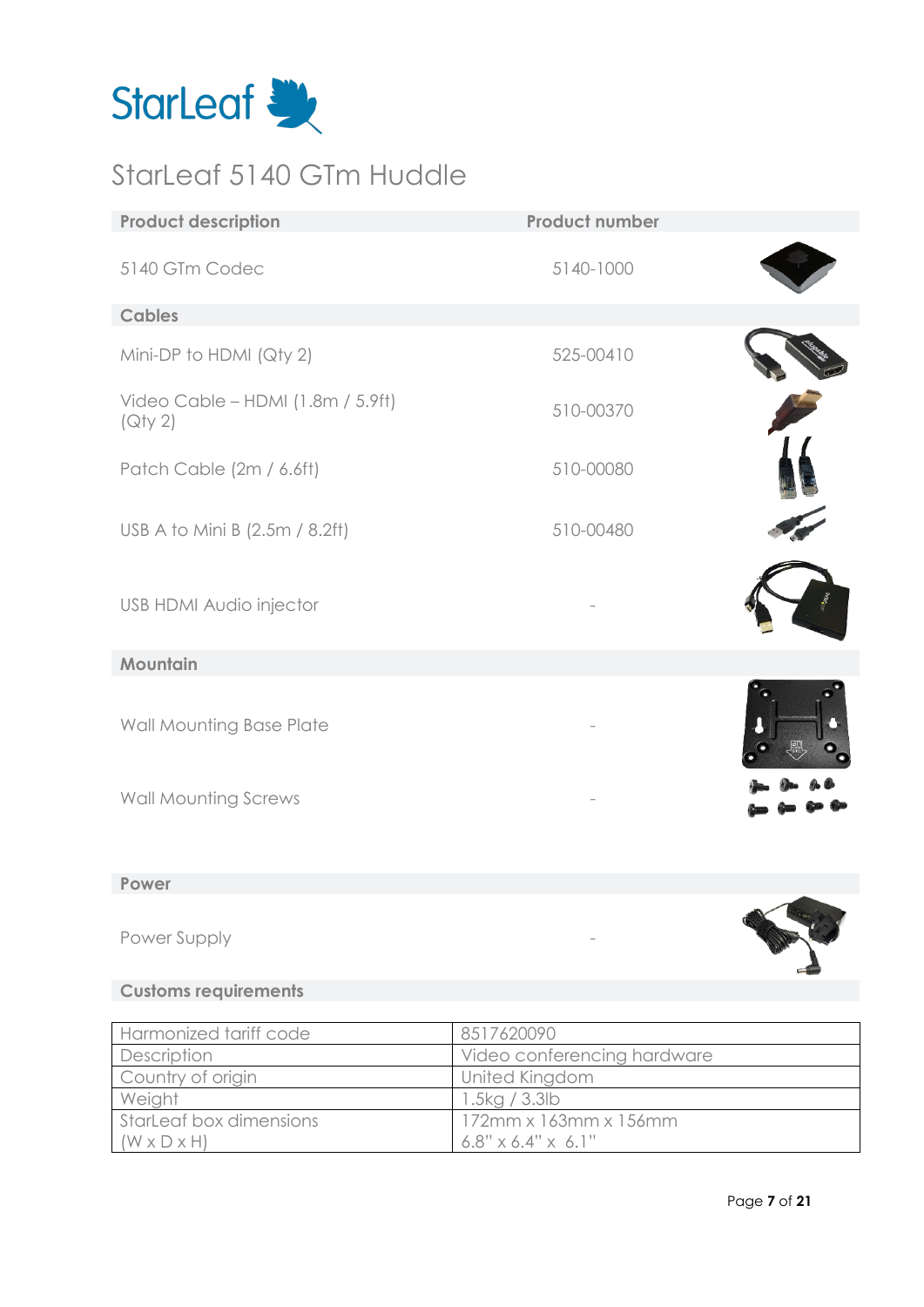

### <span id="page-7-0"></span>StarLeaf 2035 Touch

| <b>Product description</b> | <b>Product number</b> |                     |
|----------------------------|-----------------------|---------------------|
| <b>Touch Unit</b>          | 2035-1000             | <b>Finant &amp;</b> |
| <b>Cables</b>              |                       |                     |
| Patch Cable (2m / 6.6ft)   | 510-00080             |                     |
| <b>Accessories</b>         |                       |                     |
| Screen Cloth               | 710-00010             |                     |

| Harmonized tariff code                             | 85176200                                                 |
|----------------------------------------------------|----------------------------------------------------------|
| Description                                        | Video conferencing phone                                 |
| Country of origin                                  | United Kingdom                                           |
| Weight                                             | 1.15kg / 2.5lb                                           |
| StarLeaf box dimensions<br>$(W \times D \times H)$ | 275mm x 160mm x 110mm<br>$10.8" \times 6.2" \times 4.3"$ |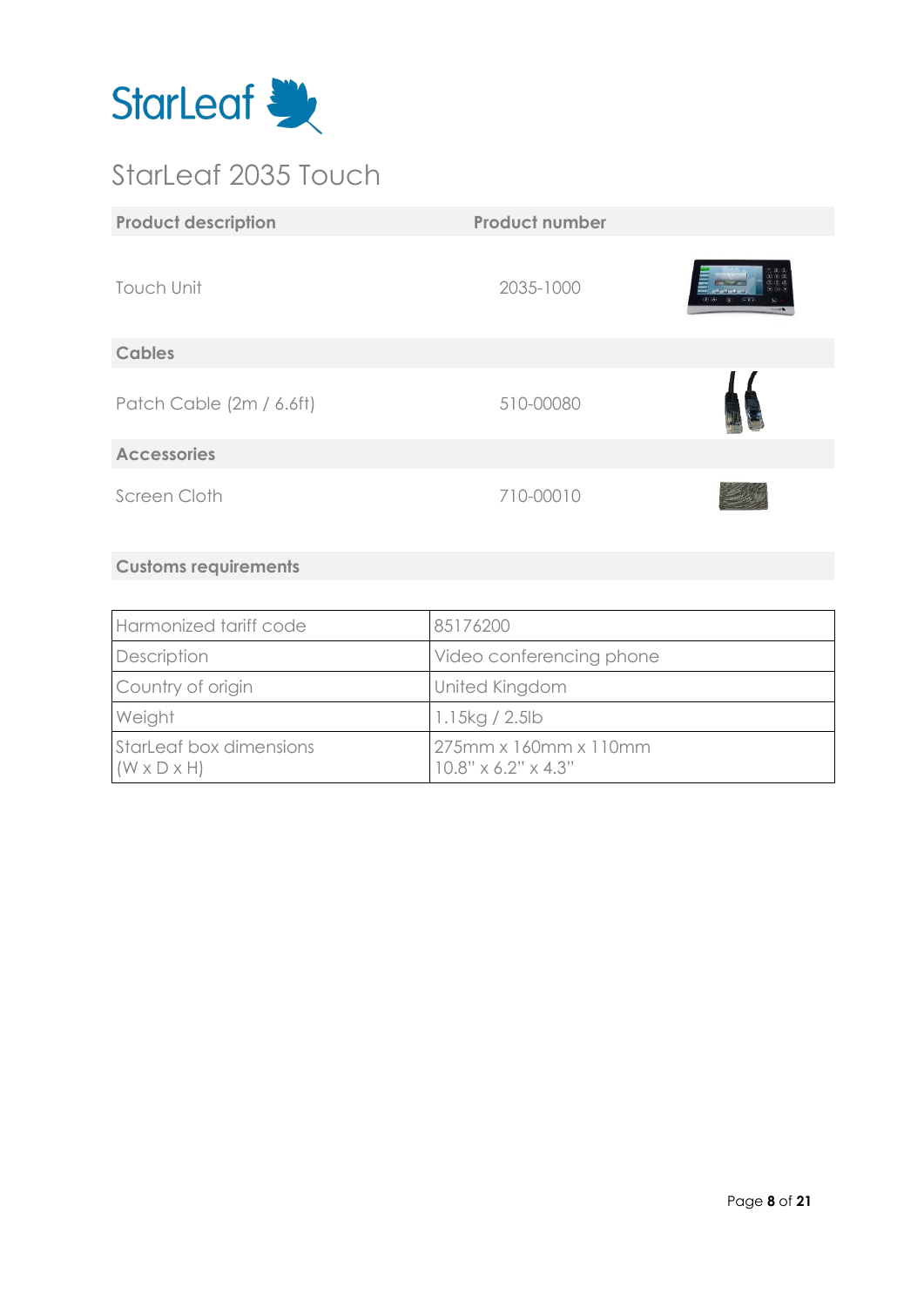

### <span id="page-8-0"></span>StarLeaf 2105 Phone

| <b>Product description</b> | <b>Product number</b> |  |
|----------------------------|-----------------------|--|
| 2105 Phone unit            | 2105-1000             |  |
| Handset                    | 520-00050             |  |
| Stand                      | 520-00040             |  |
| <b>Cables</b>              |                       |  |
| Handset Cord (0.3m / 1ft)  | 510-00030             |  |
| Patch Cable (2m / 6.6ft)   | 510-00080             |  |
| <b>Accessories</b>         |                       |  |
| Screen Cloth               | 710-00010             |  |

| Harmonized tariff code                             | 85176200                                                |
|----------------------------------------------------|---------------------------------------------------------|
| Description                                        | Video conferencing phone                                |
| Country of origin                                  | United Kingdom                                          |
| Weight                                             | 1.95kg / 4.3lb                                          |
| StarLeaf box dimensions<br>$(W \times D \times H)$ | 225mm x 225mm x 150mm<br>$8.9" \times 8.9" \times 5.9"$ |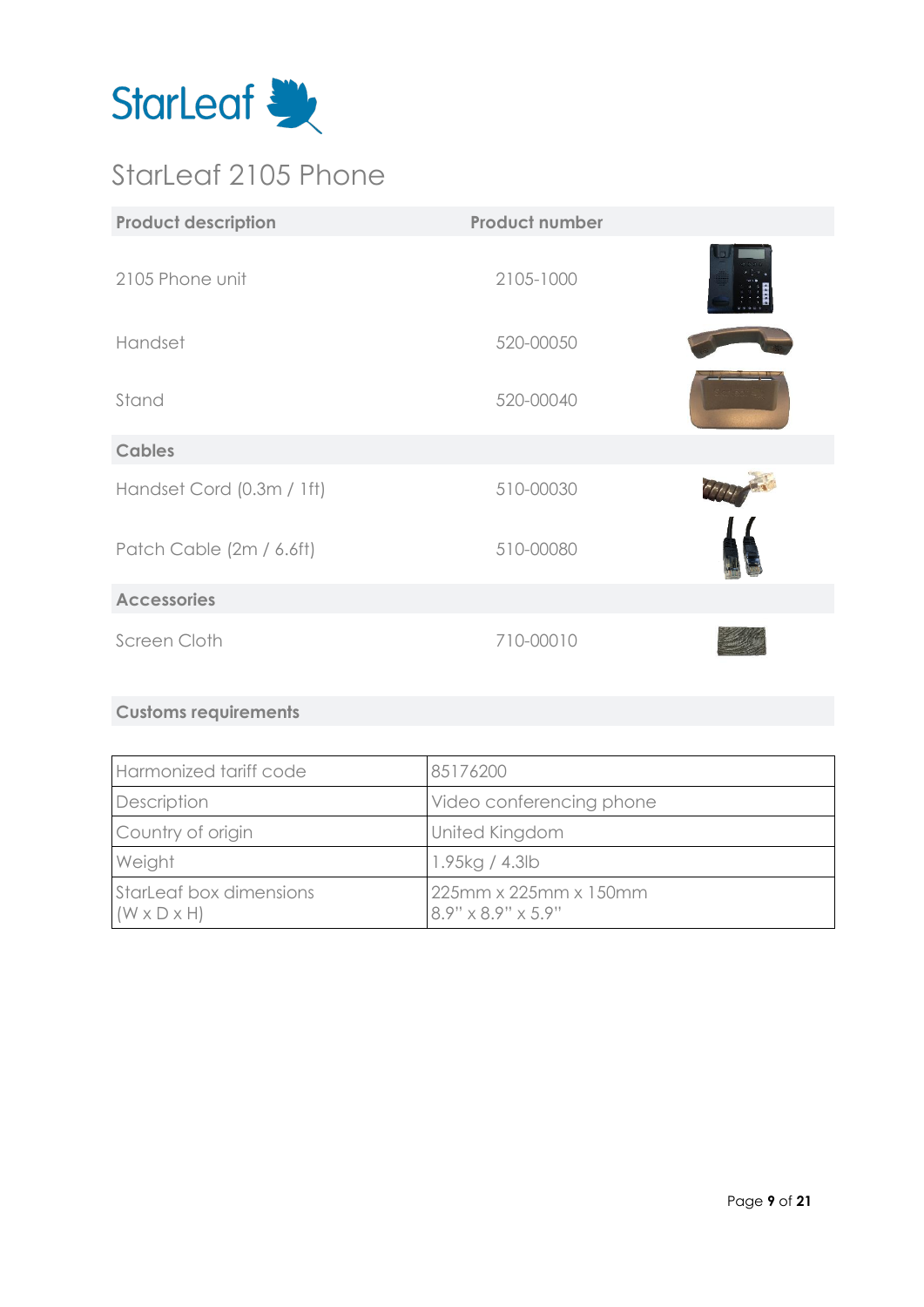

### <span id="page-9-0"></span>StarLeaf 2120 Phone

| <b>Product description</b>  | <b>Product number</b> |  |
|-----------------------------|-----------------------|--|
| 2120 Phone unit             | 2120-1000             |  |
| Handset                     | 520-00050             |  |
| Stand                       | 520-00040             |  |
| <b>Cables</b>               |                       |  |
| Handset cord (0.3m / 1ft)   | 510-00030             |  |
| Patch cable (2m / 6.6ft)    | 510-00080             |  |
| Power                       |                       |  |
| Power supply                | 712-00010             |  |
| Mains Lead                  |                       |  |
| <b>Accessories</b>          |                       |  |
| Screen Cloth                | 710-00010             |  |
| <b>Customs requirements</b> |                       |  |

| Harmonized tariff code                             | 85176200                                               |
|----------------------------------------------------|--------------------------------------------------------|
| Description                                        | Video conferencing phone                               |
| Country of origin                                  | United Kingdom                                         |
| Weight                                             | 1.95kg / 4.3lb                                         |
| StarLeaf box dimensions<br>$(W \times D \times H)$ | 305mm x 230mm x 195mm<br>$12" \times 9.1" \times 7.6"$ |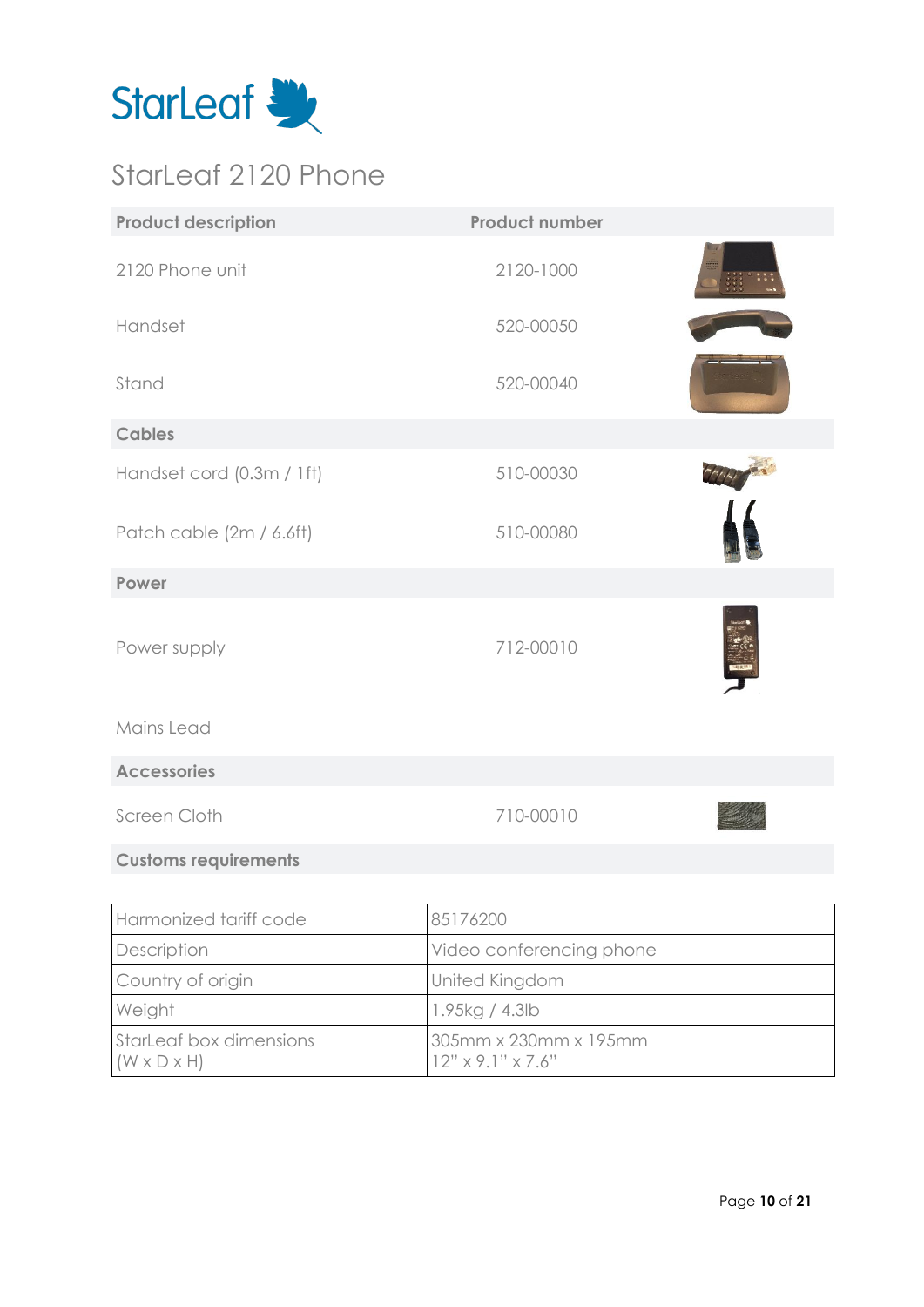

### <span id="page-10-0"></span>StarLeaf 0155 Telepresence Microphone

| <b>Product description</b>          | <b>Product number</b> |  |
|-------------------------------------|-----------------------|--|
| 0155 Microphone unit                | 0155-1000             |  |
| <b>Cables</b>                       |                       |  |
| $XLR - USB$ Cable $(6.5m / 21.3ft)$ | 510-00421             |  |
| <b>Customs requirements</b>         |                       |  |

| Harmonized tariff code                             | 85181095                                                           |
|----------------------------------------------------|--------------------------------------------------------------------|
| Description                                        | Microphone                                                         |
| Country of origin                                  | United Kingdom                                                     |
| Weight                                             | $0.2$ kg / 0.4lb                                                   |
| StarLeaf box dimensions<br>$(W \times D \times H)$ | $110mm \times 110mm \times 70mm$<br>$4.3" \times 4.3" \times 2.8"$ |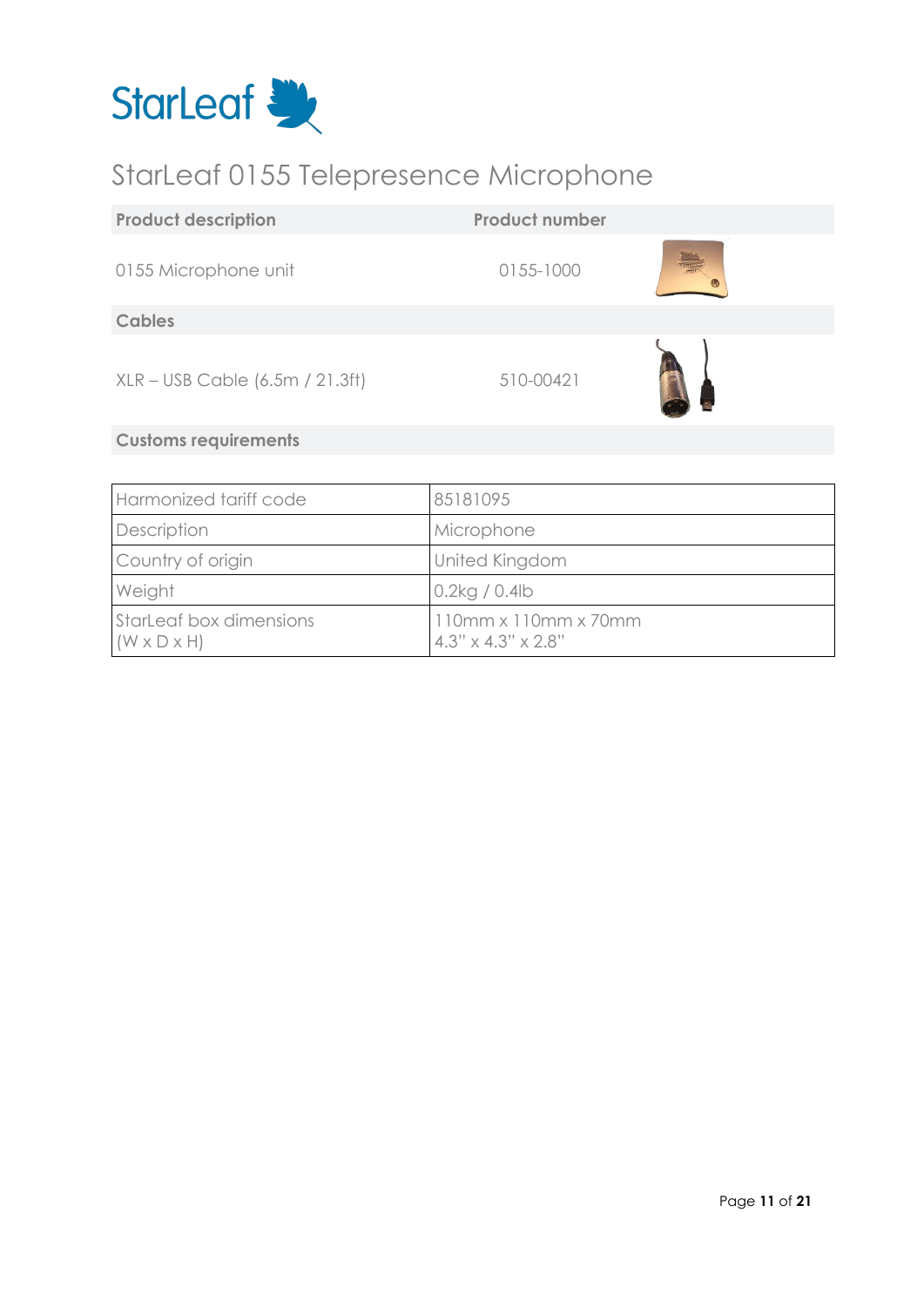

### <span id="page-11-0"></span>StarLeaf 2220 Conference Speakerphone

| <b>Product description</b>                 | <b>Product number</b> |  |
|--------------------------------------------|-----------------------|--|
| Conference Speakerphone                    | 2220-1000             |  |
| <b>Cables</b>                              |                       |  |
| Patch Cable (2m / 6.6ft)                   | 510-00080             |  |
| Patch Cable (5m / 16.4ft)                  | 510-00330             |  |
| USB A to Mini B $(2.5m / 8.2ft)$ $(Qty 2)$ | 510-00480             |  |
| Power                                      |                       |  |
| PoE Injector                               | 712-00050             |  |

Mains Lead

| Harmonized tariff code                             | 85171800                                                |
|----------------------------------------------------|---------------------------------------------------------|
| Description                                        | Video conferencing phone                                |
| Country of origin                                  | United Kingdom                                          |
| Weight                                             | $2.2$ kg / 4.9lb                                        |
| StarLeaf box dimensions<br>$(W \times D \times H)$ | 385mm x 280mm x 100mm<br>$15.2" \times 11" \times 3.9"$ |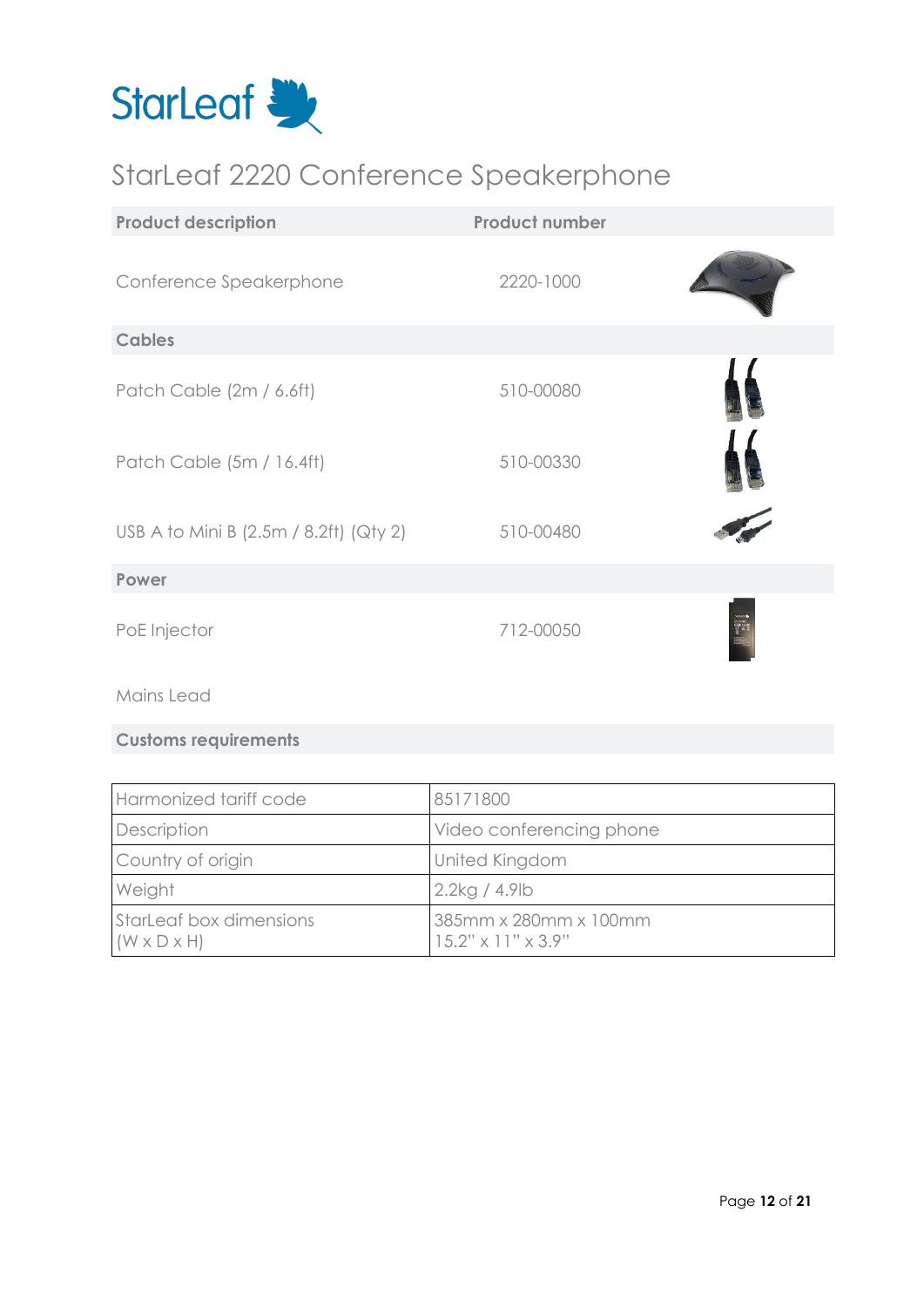

# <span id="page-12-0"></span>Logitech C920 USB Camera

Logitech C920 USB camera with USB cable (1.82m / 6ft) 0130-1000

**Product number** 



| Harmonized tariff code                             | 85258030                                                           |
|----------------------------------------------------|--------------------------------------------------------------------|
| Description                                        | Web camera                                                         |
| Country of origin                                  | China                                                              |
| Weight                                             | $0.2$ kg / 0.4lb                                                   |
| StarLeaf box dimensions<br>$(W \times D \times H)$ | $110mm \times 110mm \times 70mm$<br>$4.3" \times 4.3" \times 2.8"$ |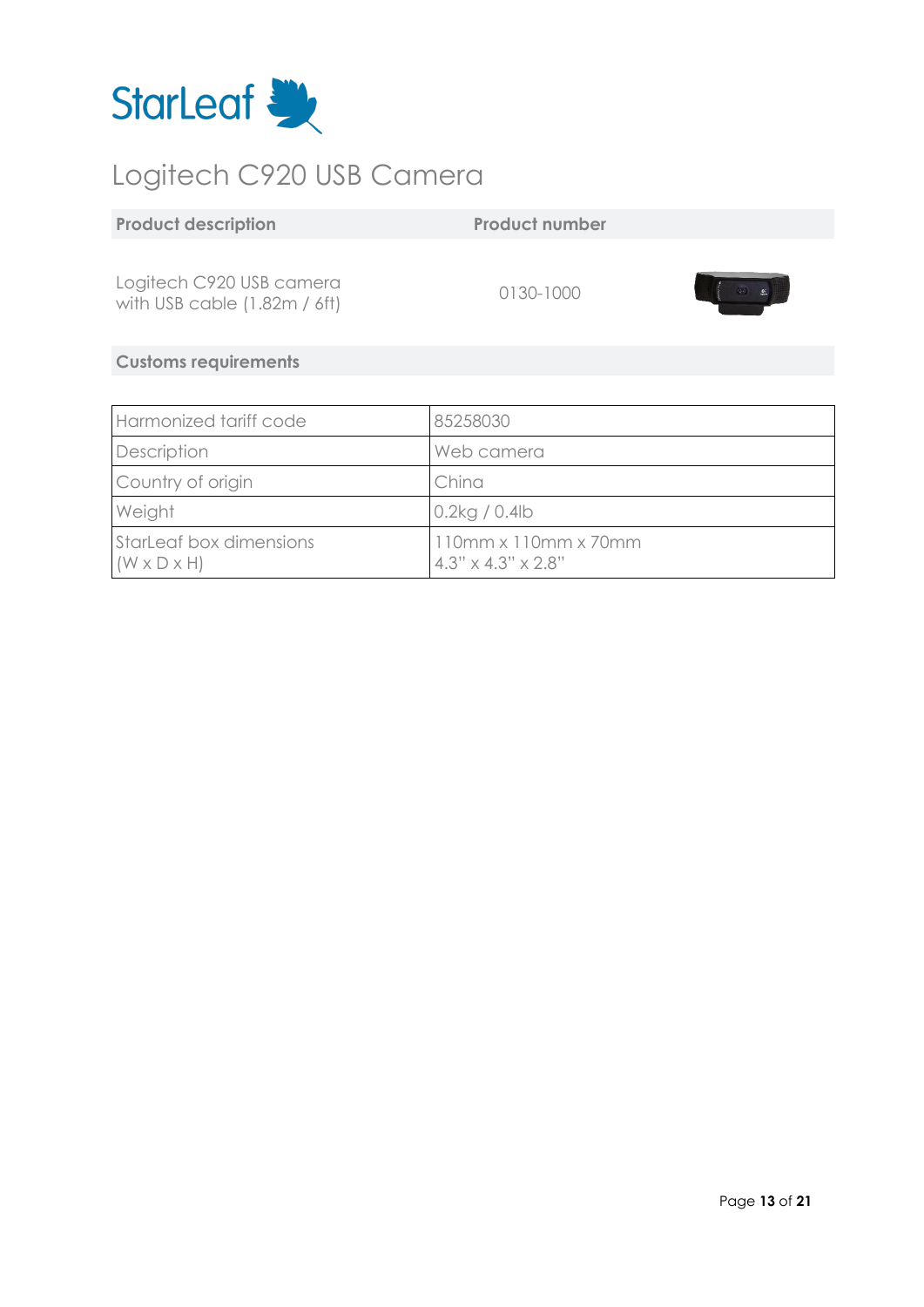

### <span id="page-13-0"></span>VHD-V61 PTZ Camera

| <b>Product description</b>   | <b>Product number</b> |              |
|------------------------------|-----------------------|--------------|
| VHD-V61 PTZ camera           | 0100-1200             |              |
| <b>Cables</b>                |                       |              |
| Camera control (5m / 16.4ft) | 510-00340             |              |
| HDMI cable (5m / 16.4ft)     | 510-00660             |              |
| Power                        |                       |              |
| Power supply                 |                       | <b>Basic</b> |
| Mains Lead                   |                       |              |
| <b>Customs requirements</b>  |                       |              |
|                              |                       |              |

| Harmonized tariff code                             | 85258030                                               |
|----------------------------------------------------|--------------------------------------------------------|
| Description                                        | PTZ camera                                             |
| Country of origin                                  | China                                                  |
| Weight                                             | 2.3kg/5.1lb                                            |
| StarLeaf box dimensions<br>$(W \times D \times H)$ | 235mm x 230mm x 255mm<br>$9.3" \times 9.1" \times 10"$ |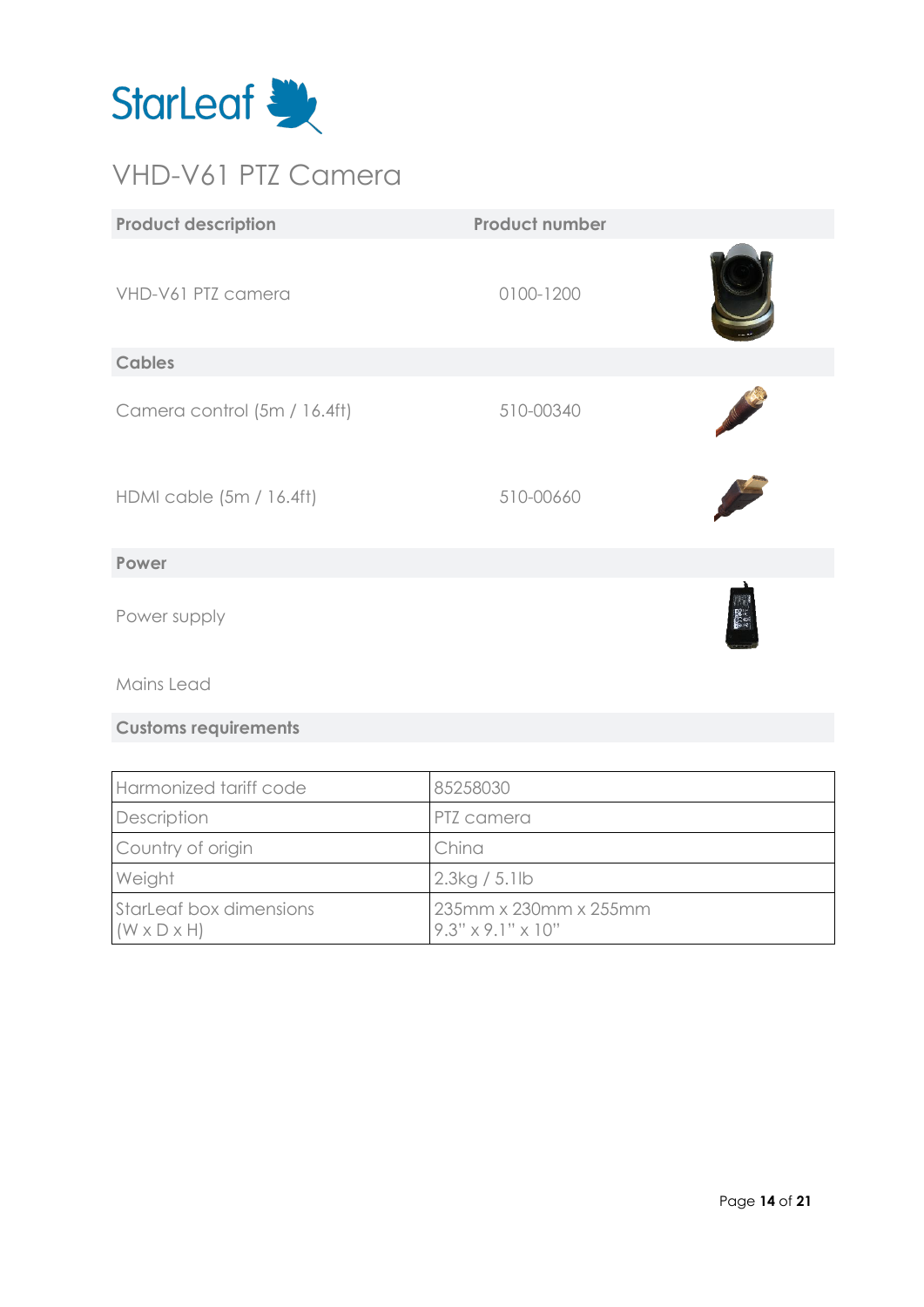

### <span id="page-14-0"></span>Sony SRG-120 PTZ Camera

| <b>Product description</b>   | <b>Product number</b> |  |
|------------------------------|-----------------------|--|
| Sony SRG-120 PTZ Camera      | 0100-1200             |  |
| <b>Cables</b>                |                       |  |
| Camera Control (5m / 16.4ft) | 510-00340             |  |
| HDMI Cable (5m / 16.4ft)     | 510-00660             |  |
| Power                        |                       |  |
| Power supply                 | 712-00040             |  |
| Mains lead                   |                       |  |

| Harmonized tariff code                                    | 85258030                                                |
|-----------------------------------------------------------|---------------------------------------------------------|
| Description                                               | <b>PTZ</b> camera                                       |
| Country of origin                                         | China                                                   |
| Weight                                                    | 2.6kg / 5.7lb                                           |
| <b>StarLeaf box dimensions</b><br>$(W \times D \times H)$ | 255mm x 230mm x 260mm<br>$10" \times 9.1" \times 10.2"$ |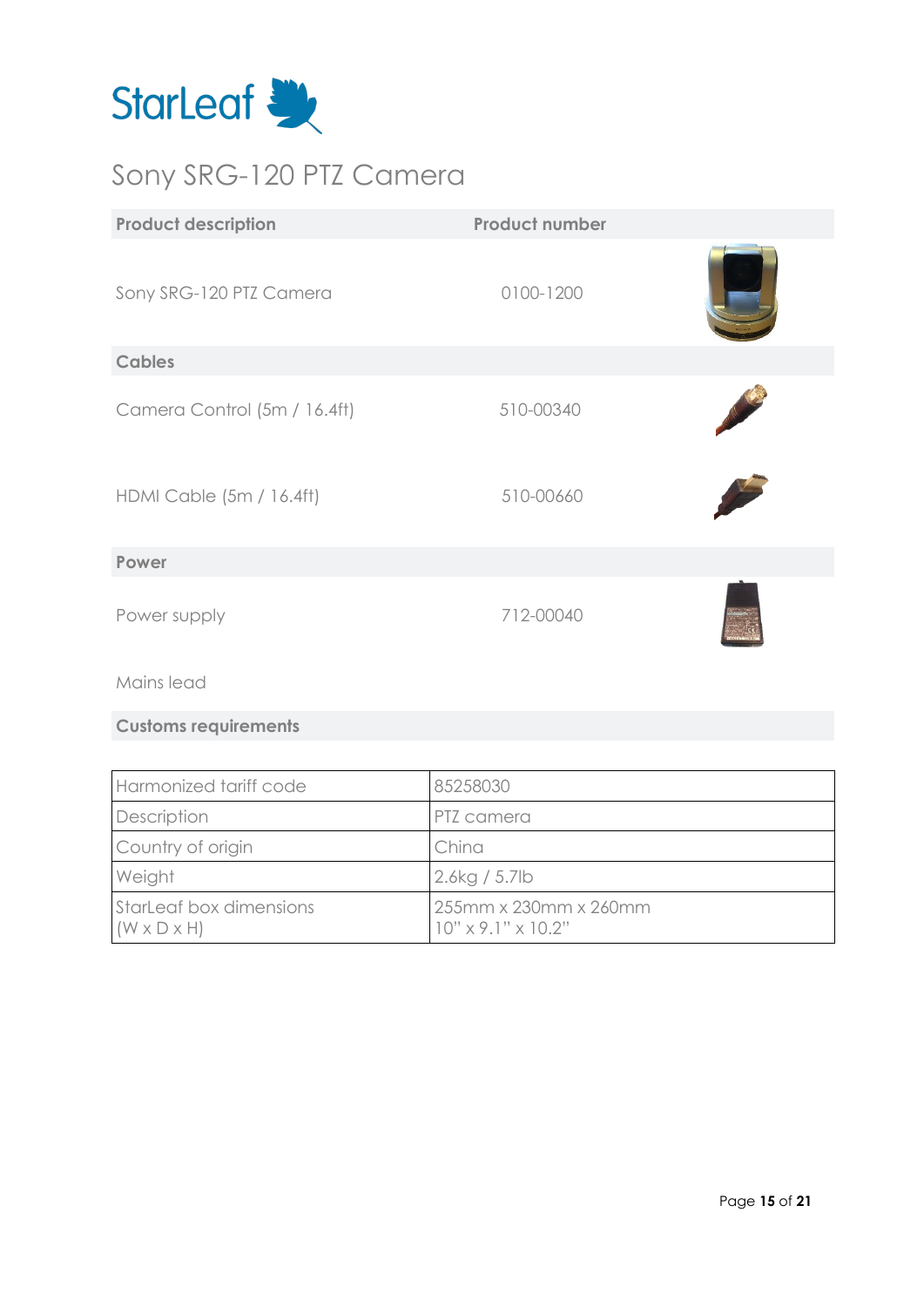

## <span id="page-15-0"></span>Product bundles

### <span id="page-15-1"></span>StarLeaf 3020 Personal Telepresence Mini

**Product number** 

StarLeaf 3020 Personal Telepresence Started 3020 Fersonal Telepresence<br>Mini with Phone



### **Components**

- [StarLeaf 3020 Personal Telepresence Mini](#page-2-1)
- [StarLeaf 2120 Phone](#page-9-0)
- [Logitech C920 USB Camera](#page-12-0)

| Harmonized tariff code                             | 85176200                                                   |
|----------------------------------------------------|------------------------------------------------------------|
| Description                                        | Video conferencing hardware                                |
| Country of origin                                  | <b>United Kingdom</b>                                      |
| Weight                                             | 4.4kg / 9.7lb                                              |
| StarLeaf box dimensions<br>$(W \times D \times H)$ | 420mm x 325mm x 255mm<br>$16.5" \times 12.8" \times 10.1"$ |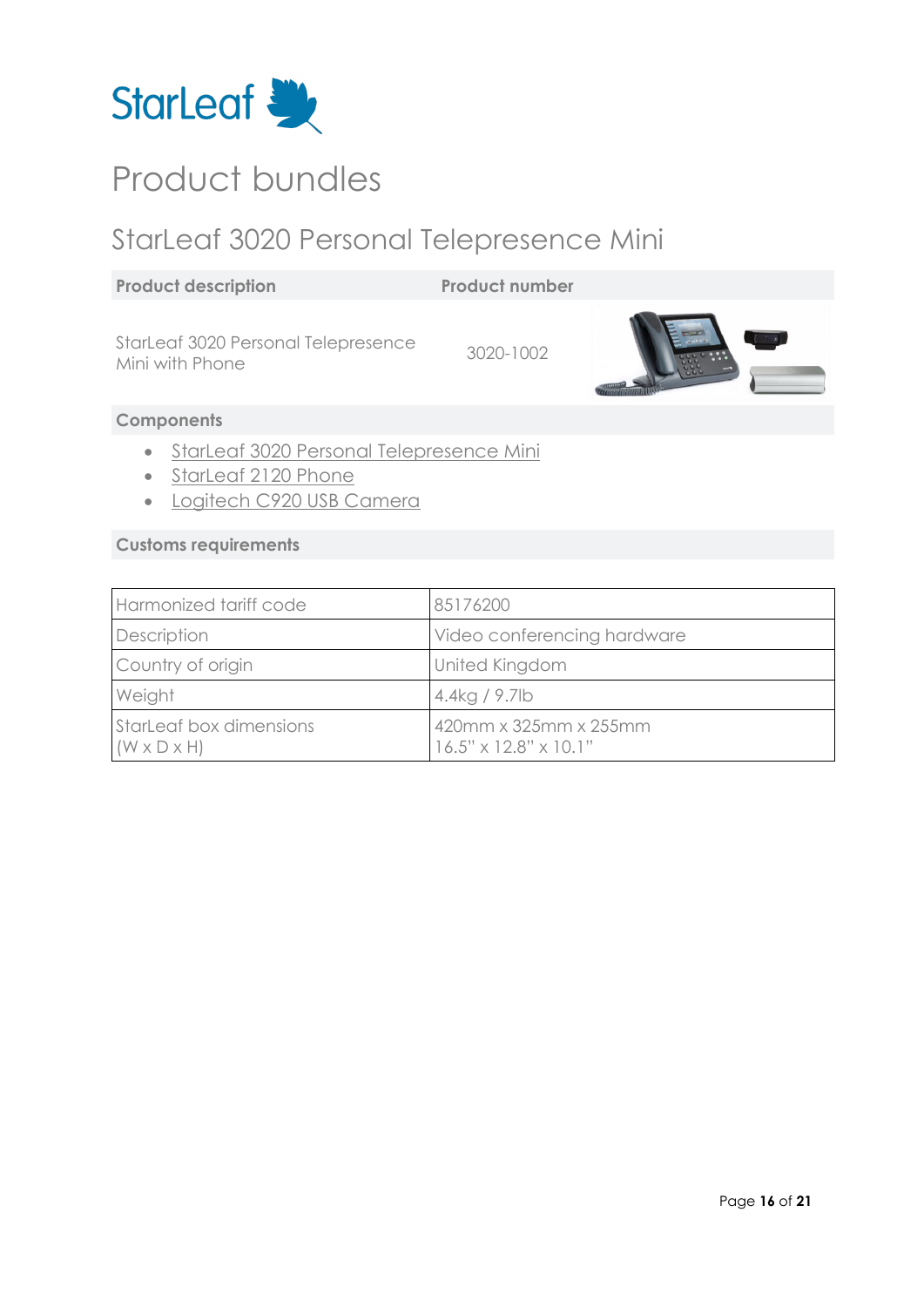

### <span id="page-16-0"></span>StarLeaf 3330 Group Telepresence Mini Option 1/2

| <b>Product description</b>                                                | <b>Product number</b> |  |
|---------------------------------------------------------------------------|-----------------------|--|
| StarLeaf 3330 Group Telepresence<br>Mini - Option 1 with 2035 Touch       | 3330-1023             |  |
| StarLeaf 3330 Group Telepresence<br>Mini - Option 2 with 2035 Touch       | 3330-1123             |  |
| <b>Components</b>                                                         |                       |  |
| StarLeaf 3330 Group Telepresence Mini<br>$\bullet$<br>StarLeaf 2035 Touch |                       |  |

- [StarLeaf 0155 Telepresence Microphone](#page-10-0)
- [Logitech C920 USB Camera](#page-12-0)

| Harmonized tariff code                             | 85176200                                       |
|----------------------------------------------------|------------------------------------------------|
| Description                                        | Video conferencing hardware                    |
| Country of origin                                  | United Kingdom                                 |
| Weight                                             | 5.6kg / 12.3lb                                 |
| StarLeaf box dimensions<br>$(W \times D \times H)$ | 600mm x 260mm x 265mm<br>23.6" x 10.2" x 10.4" |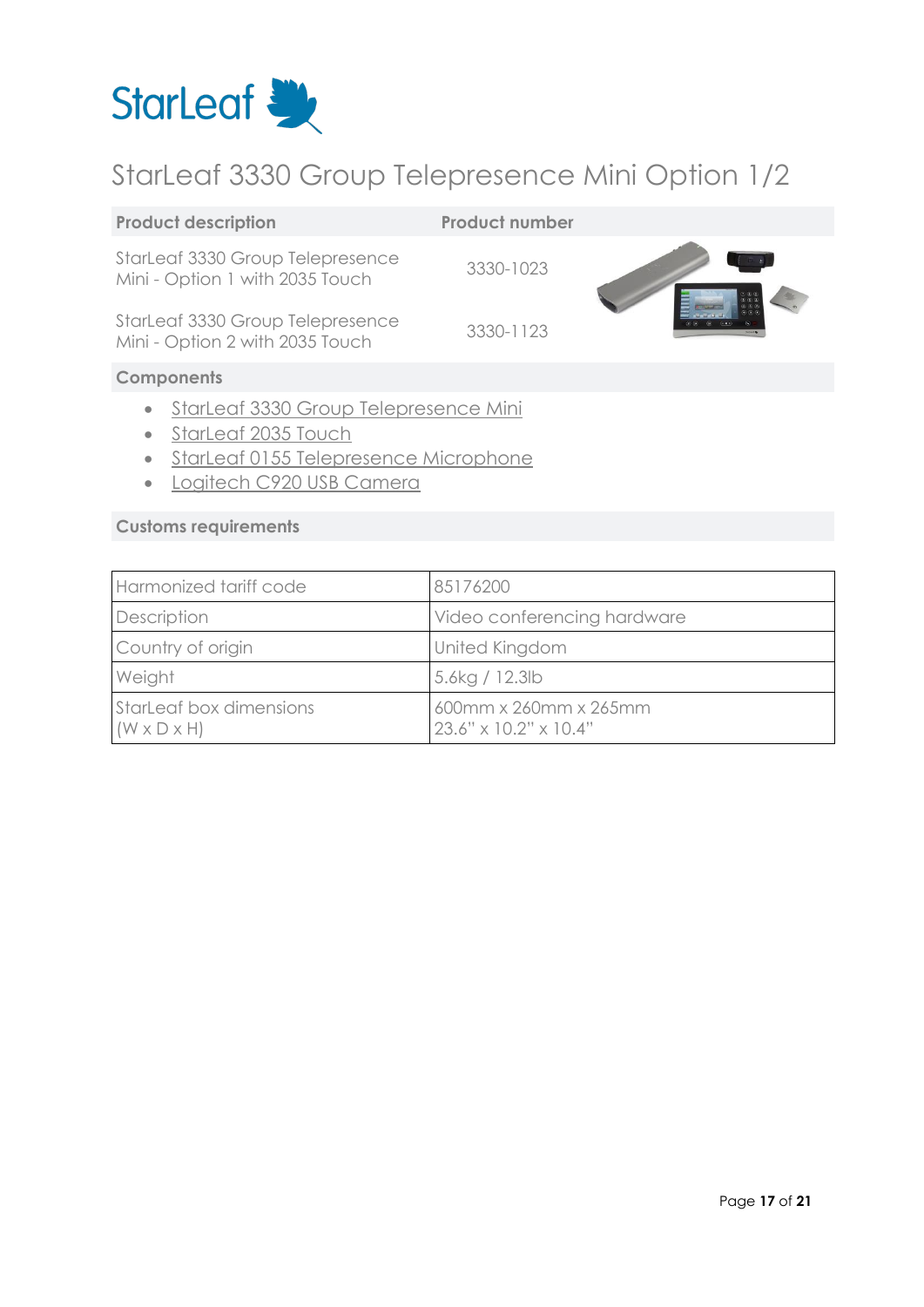

### <span id="page-17-0"></span>StarLeaf 3330 Group Telepresence Mini Option 3/4

| <b>Product description</b>                                                                   | <b>Product number</b>  |  |
|----------------------------------------------------------------------------------------------|------------------------|--|
| StarLeaf 3330 Group Telepresence<br>Mini Bundle - with VHD-V61 PTZ<br>Camera and 2035 Touch  | 3330-4323<br>3330-4423 |  |
| StarLeaf 3330 Group Telepresence<br>Mini Bundle - with Sony SRG PTZ<br>Camera and 2035 Touch | 3330-4313<br>3330-4413 |  |
|                                                                                              |                        |  |

#### **Components**

- [StarLeaf 3330 Group Telepresence Mini](#page-3-0)
- [StarLeaf 2035 Touch](#page-7-0)
- [StarLeaf 0155 Telepresence Microphone](#page-10-0)
- Choice of camera
	- o [VHD-V61 PTZ Camera](#page-13-0) (i)
	- o [Sony SRG-120 PTZ Camera](#page-14-0) (ii)

| Harmonized tariff code                                    | 85176200                                       |
|-----------------------------------------------------------|------------------------------------------------|
| Description                                               | Video conferencing hardware                    |
| Country of origin                                         | United Kingdom                                 |
| Weight                                                    | (i) $8.2kg / 18.1lb$<br>(ii) 8.5kg / 18.7lb    |
| <b>StarLeaf box dimensions</b><br>$(W \times D \times H)$ | 600mm x 260mm x 460mm<br>23.6" x 10.2" x 18.1" |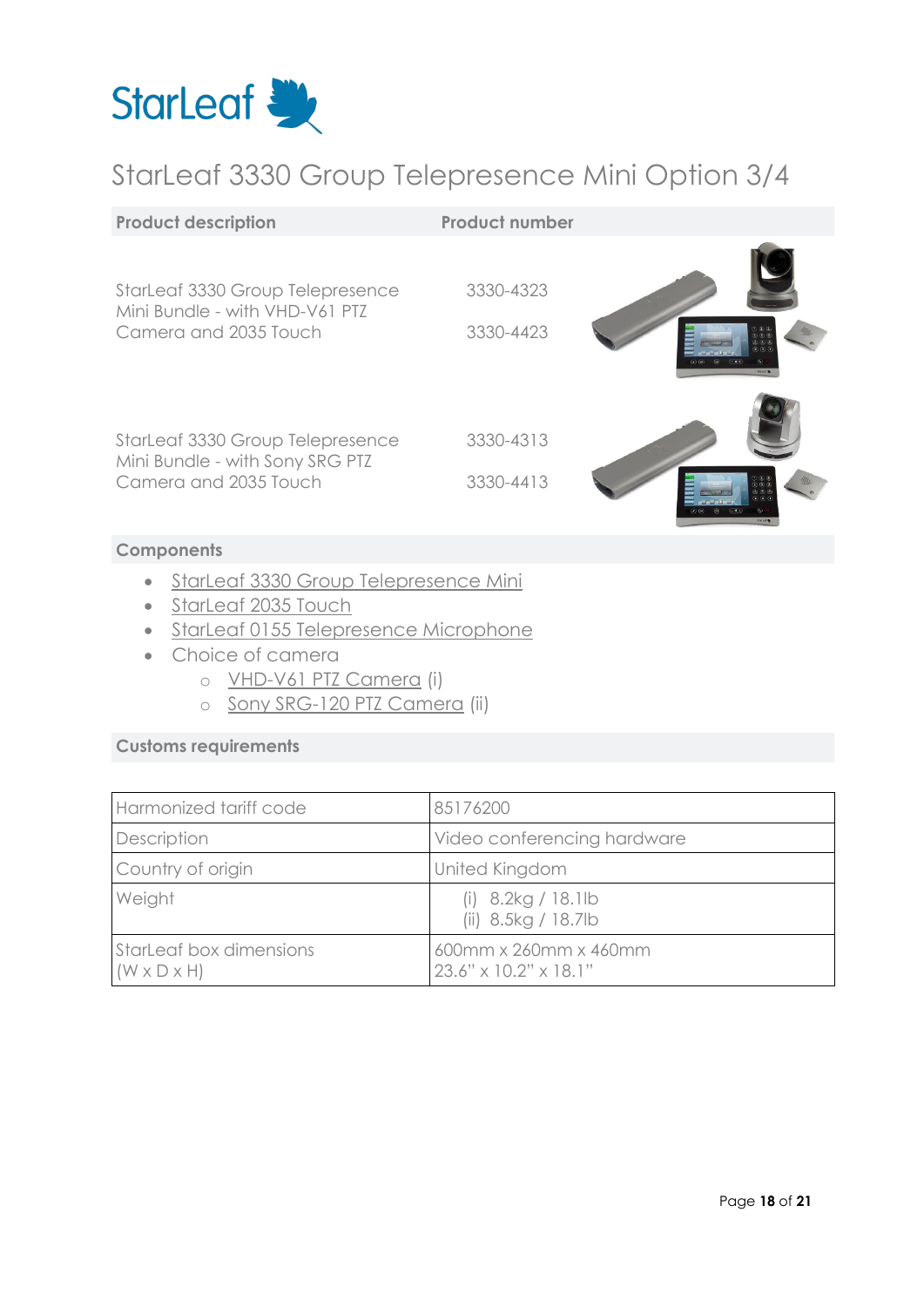

### <span id="page-18-0"></span>StarLeaf 3351 Group Telepresence with 2035 Touch

#### **Product description Product number**

StarLeaf 3351 Group Telepresence Started 3351 Group Telepresence<br>Codec with 2035 Touch 3351-1023



#### **Components**

- [StarLeaf 3351 Group Telepresence](#page-4-0)
- [StarLeaf 2035 Touch](#page-7-0)
- Choice of camera:
	- o [VHD-V61 PTZ Camera](#page-13-0) (i)
	- o [Sony SRG-120 PTZ Camera](#page-14-0) (ii)

| Harmonized tariff code                             | 85176200                                       |
|----------------------------------------------------|------------------------------------------------|
| Description                                        | Video conferencing hardware                    |
| Country of origin                                  | United Kingdom                                 |
| Weight                                             | (i) $12.4kg / 27.3lb$<br>(ii) 12.7kg / 28lb    |
| StarLeaf box dimensions<br>$(W \times D \times H)$ | 600mm x 450mm x 465mm<br>23.6" x 17.7" x 18.3" |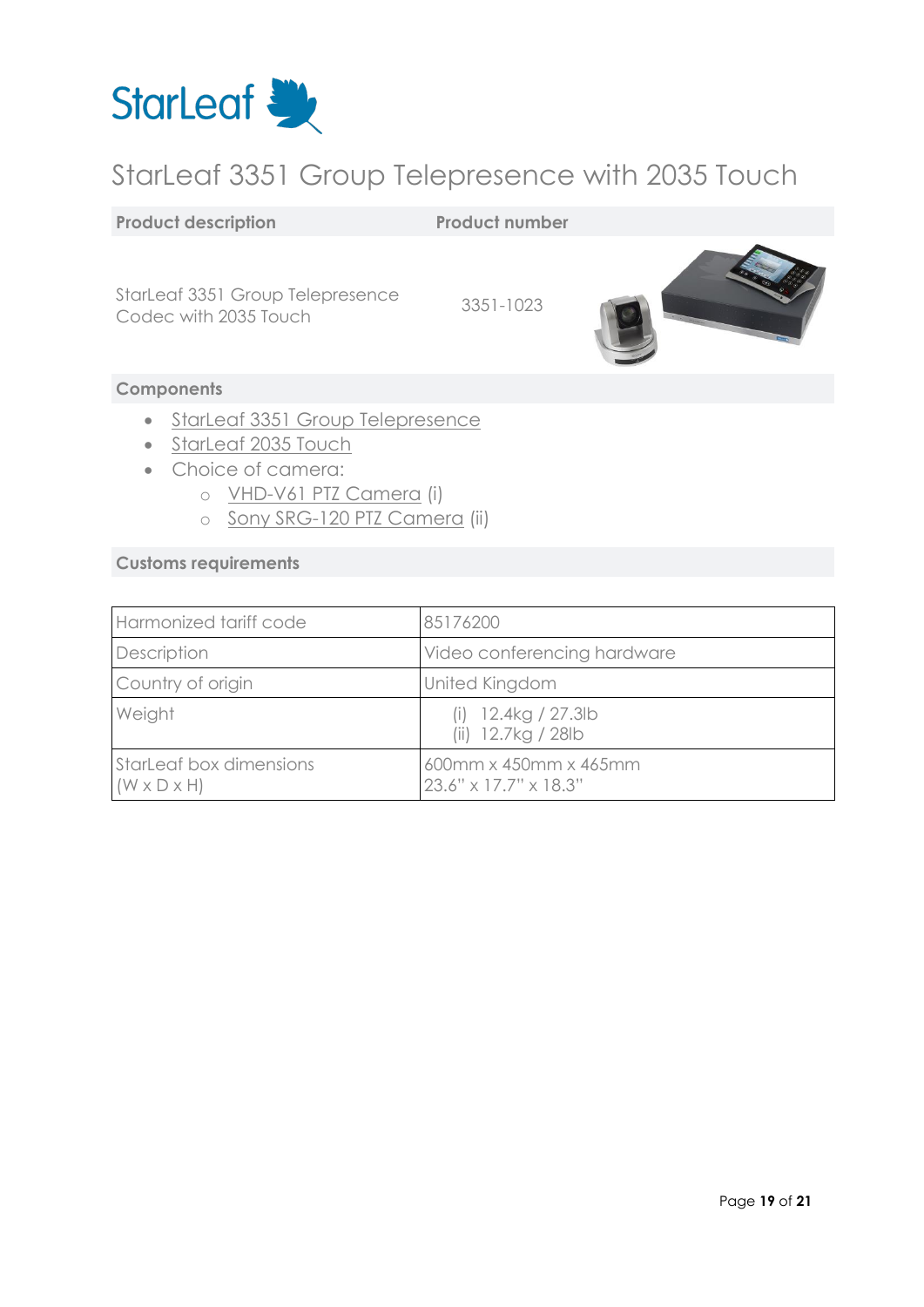

### <span id="page-19-0"></span>StarLeaf 5140 GTm Huddle Bundle

#### **Product description Product number**

StarLeaf 5140 Group Telepresence stated 3140 Group Telepresence<br>for S4B with 2035 Touch



#### **Components**

- [StarLeaf 5140 GTm Huddle](#page-6-0)
- [StarLeaf 2035 Touch](#page-7-0)
- [StarLeaf 0155 Telepresence Microphone](#page-10-0)
- [Logitech C920 USB Camera](#page-12-0)

| Harmonized tariff code                             | 85176200                                                  |
|----------------------------------------------------|-----------------------------------------------------------|
| Description                                        | Video conferencing hardware                               |
| Country of origin                                  | <b>United Kingdom</b>                                     |
| Weight                                             | $3.1$ Kg / 6.8lb                                          |
| StarLeaf box dimensions<br>$(W \times D \times H)$ | 289mm x 296mm x 190mm<br>$11.4" \times 11.7" \times 7.4"$ |